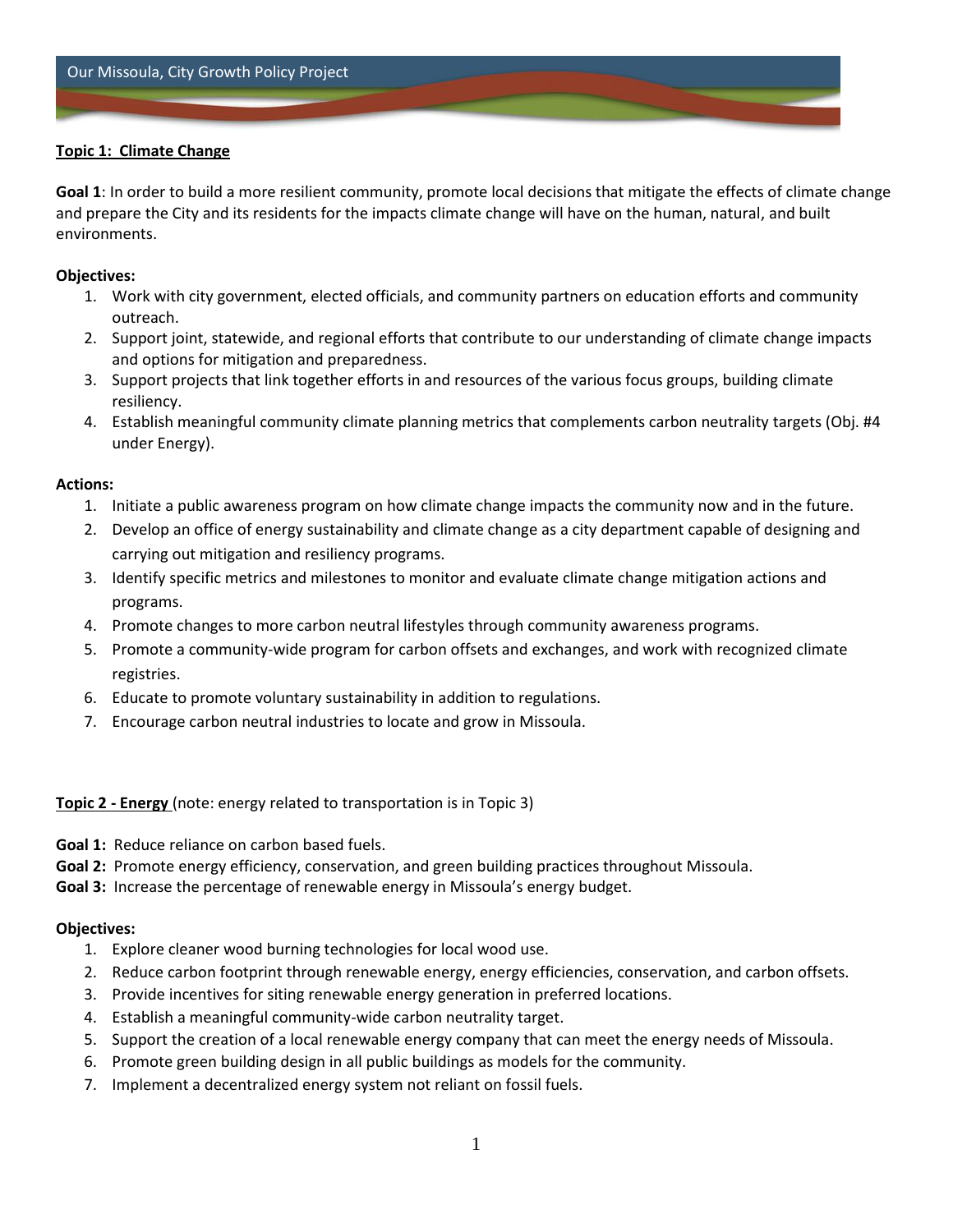#### **Actions:**

- 1. Promote and incentivize green building infrastructure.
- 2. Streamline approval process for green buildings and renewable or alternative energy systems.
- 3. Promote and incentivize reuse and recycling as energy conservation measures.
- 4. Provide and promote grants, revolving loans, tax credits, and investment programs to encourage energy saving building features and use of alternative energies.
- 5. Promote community solar and geo-thermal energy development.
- 6. Expand net metering opportunities to encourage local renewable energy production.

# **Topic Area 3: Transportation, Growth Pressures and Sprawl**

**Goal 1:** Develop a safe and efficient transportation system that emphasizes walking, bicycling, and transit while reducing reliance on driving.

**Goal 2:** Protect and enhance Missoula's open spaces.

**Goal 3:** Protect agricultural land and water.

# **Objectives:**

- 1. Reduce reliance on single-occupancy vehicles and continue support for the expansion of public transportation and cycling/walking systems.
- 2. Expand and improve the public transit system, including bus stop infrastructure, and make the system more efficient.
- 3. Actively support the return of passenger rail service through Missoula.
- 4. Ensure new development has a variety of land uses, services, and active transportation options.
- 5. Protect stream corridors and floodplains from development.
- 6. Prioritize agricultural land preservation over urban sprawl.
- 7. Acquire key lands for community open space using bonds and grants.
- 8. Explore carrying capacity modeling to guide land use planning and development in greater Missoula.
- 9. Explore policies and incentives to discourage sprawl and leap frog development.
- 10. Discourage encroachment into the Wildland-Urban Interface (WUI).

## **Actions:**

- 1. Protect farmland through mitigation, designation of key agricultural preservation areas, and through incentivizing infill and cluster development.
- 2. Integrate community gardens into neighborhoods and require garden space be incorporated into open space required by local land development regulations.
- 3. Build complete streets, connected trails, and greenways as a primary means of providing active transportation alternatives.
- 4. Explore and initiate policies that discourage automobile dependence.
- 5. Explore alternative fuel sources for the bus fleet and city owned vehicles.
- 6. Promote the conversion of 4-lane city streets to 3-lane configurations (one lane in each direction with a center turn lane).
- 7. Promote a city-wide 25mph speed limit to improve safety, reduce energy use and increase capacity.
- 8. Maintain the 10-foot travel lane standard.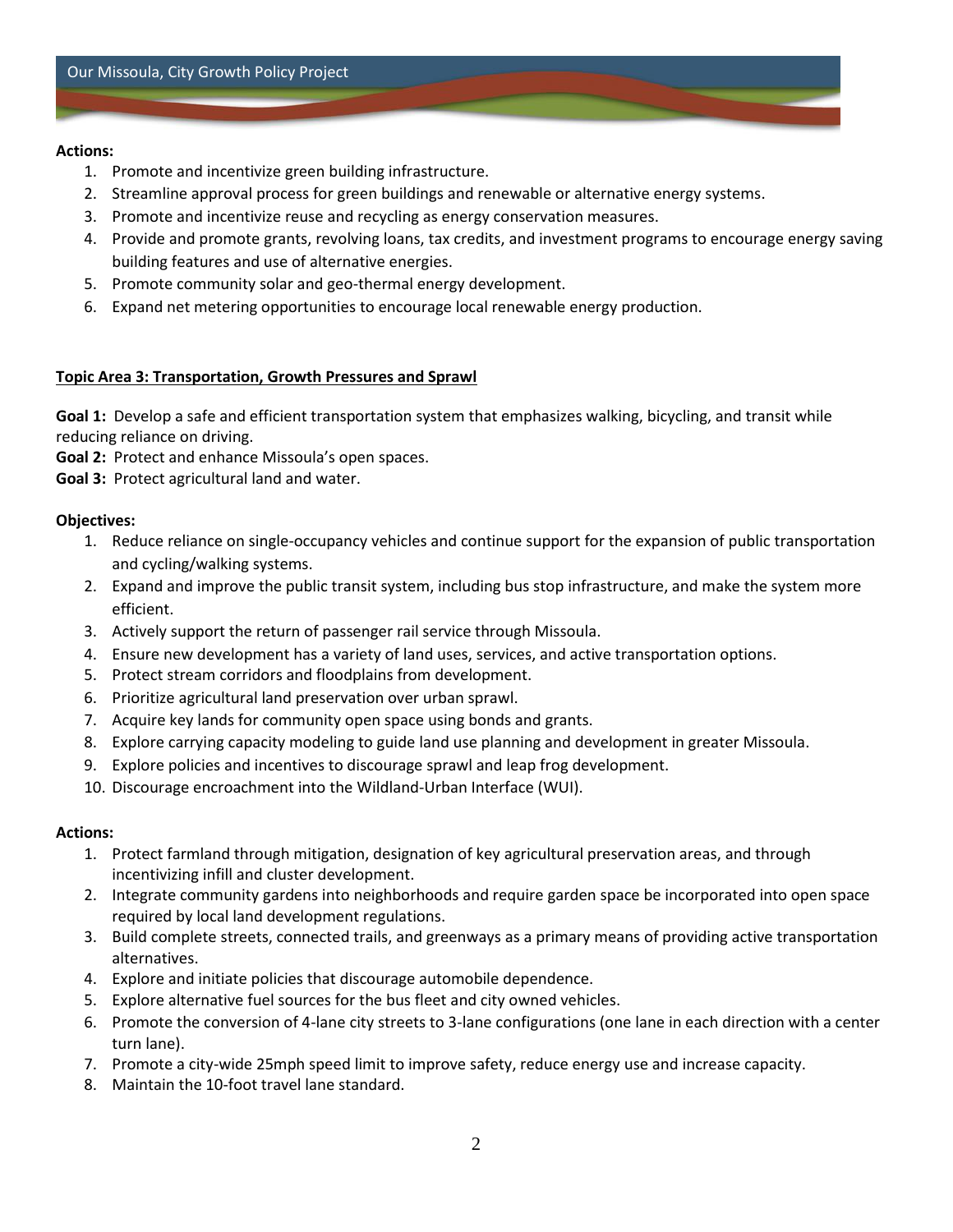- 9. Exclude Wheel Base-67 tractor-trailers from the city limits where appropriate and adopt new public works design standards for WB-50 vehicles.
- 10. Deemphasize conventional "level of service" standards for transportation planning and development review.
- 11. Adopt a "round-a-bouts first" policy for street intersection improvements and in future transportation and facility planning.
- 12. Partner with the public health department to make alternative transportation a wellness issue.
- 13. Establish Wildland-Urban Interface (WUI) standards to protect human life and property.

#### **Topic 4: Waste Stream**

**Goal 1:** Achieve Zero Waste within the Missoula community.

**Goal 2:** Reduce the community's solid waste to the point that the landfill is only minimally necessary.

#### **Objectives:**

- 1. Increase the options for diverting waste from the landfill through the development of more recycling infrastructure within the city.
- 2. Develop and community compost program.
- 3. Encourage local reuse/purchase of recycled materials.
- 4. Promote reuse and recycling of building materials.
- 5. Continue and expand water conservation efforts, including increasing land application of wastewater.
- 6. Explore the increased use of gray water as a water conservation measure.
- 7. Explore additional ways to reduce the following from the waste stream: commercial/industrial hazardous waste, household chemical waste, toxins, pharmaceuticals, and electronic waste

#### **Action Items**

- 1. Educate homeowners, tenants, and business persons on the proper disposal of household hazardous waste and electronic waste.
- 2. Provide recycling bins for paper, plastic, aluminum, and organic materials throughout the city's public spaces.
- 3. Identify major system components and processes that comprise the municipal waste stream.
- 4. Government and educational institutions should adopt "zero waste" programs to provide local examples of best practices.
- 5. Create a target of "net zero waste" by establishing a system for large scale projects to invest in programs to offset their waste impacts.
- 6. Conduct education and outreach on the environmental and monetary benefits of sustainable practices.
- 7. Establish a system whereby large scale projects can invest in programs to off-set their waste stream impacts.
- 8. Increase fees for bringing waste to the landfill from outside the Missoula area as an incentive to reduce that waste.
- 9. Expand local composting sites to take food waste and coordinate with institutions to utilize the sites in order to ensure the needed quantities of waste for feasibility.
- 10. Reduce building permit fees when reused materials are specified.
- 11. Explore pollution pricing and other disincentives for non-recycling and polluting industries.
- 12. Ban single use paper and plastic shopping bags.
- 13. Encourage water refill stations and drinking fountains to reduce single use water bottles.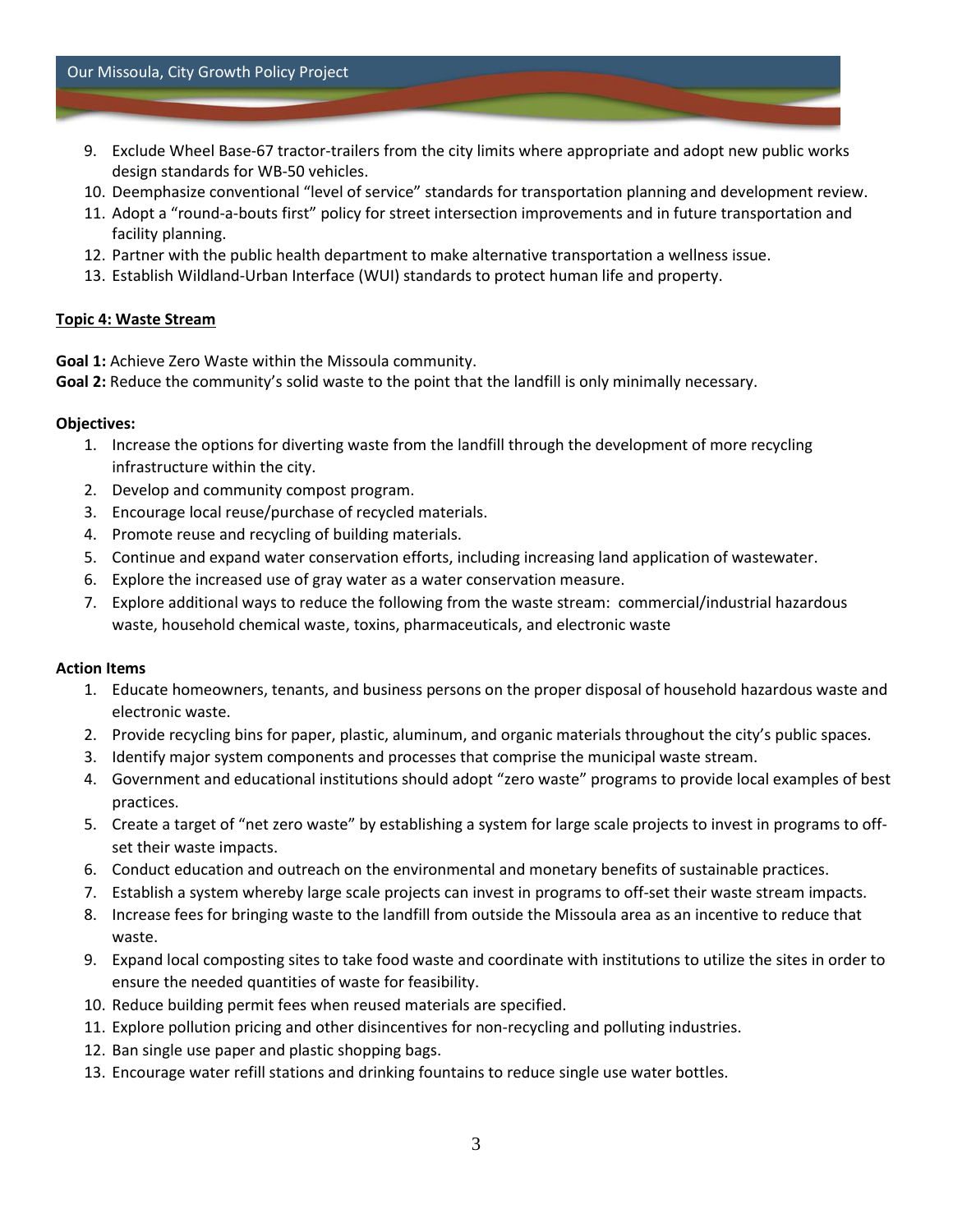# **Topic Area 5: Air, Soil, and Water Quality (for water, see also Topic 6)**

**Goal 1:** Improve Missoula's air quality and visibility.

**Goal 2:** Protect and enhance Missoula's surface and ground water quality and quantity.

**Goal 3:** Protect and enhance Missoula's soil quality.

#### **Objectives**

- 1. Explore specific programs to reduce air pollution from vehicles, industry, space heating and other point sources.
- 2. Quantify threats to Missoula's surface and ground water quality, including spills, pipelines, pesticides, fertilizers, and underground storage tanks.
- 3. Actively reduce the need to manage storm water from impervious surfaces.
- 4. Support joint/regional efforts that contribute to clean air and water.
- 5. Encourage consideration of health impacts and air quality when reviewing and formulating policy for transportation, development regulations, and industrial development.
- 6. Work with city-county public health officials to promote health, environmental health, and sanitation through education, community outreach, and enforcement.
- 7. Encourage public agencies to divest holdings or investments in polluting industries.
- 8. Integrate parks as part of a green infrastructure system that will help manage stormwater and improve water quality.
- 9. Protect and restore riparian, wetland, and floodplain areas from development.
- 10. Manage water quality according to final TMDL (total maximum daily loading) for each impaired water body. (Facilitator suggestion for group discussion.)

## **Actions:**

- 1. Provide and incentivize alternatives to asphalt and concrete in land development regulations and storm water management master plans.
- 2. Work with state government on groundwater permitting to better protect the quality and quantity of Missoula's groundwater resource.
- 3. Adopt building practices that reduce impervious surfaces.
- 4. Develop a long-term management plan for the urban forest, including potential funding sources.
- 5. Consider the impacts of coal dust from the railroad and work with officials to minimize public health risks.
- 6. Prioritize Brownfield clean-up along railroad in low and moderate income areas.
- 7. Coordinate open space/parks with stormwater and water quality planning and infrastructure.
- 8. Convert properties to water metering when ownership is transferred.
- 9. Phase out asphalt roof shingles to green roofing materials.
- 10. Explore green alternatives to PVC pipes for sewer and water.

## **Topic Area 6: The River**

**Goal 1:** Reduce recreational impacts on the river.

**Goal 2:** Maintain and enhance the general environmental health of the river, including healthy riparian zones and water quality and quantity.

## **Objectives:**

1. Strive for a high level of recreational safety on the river.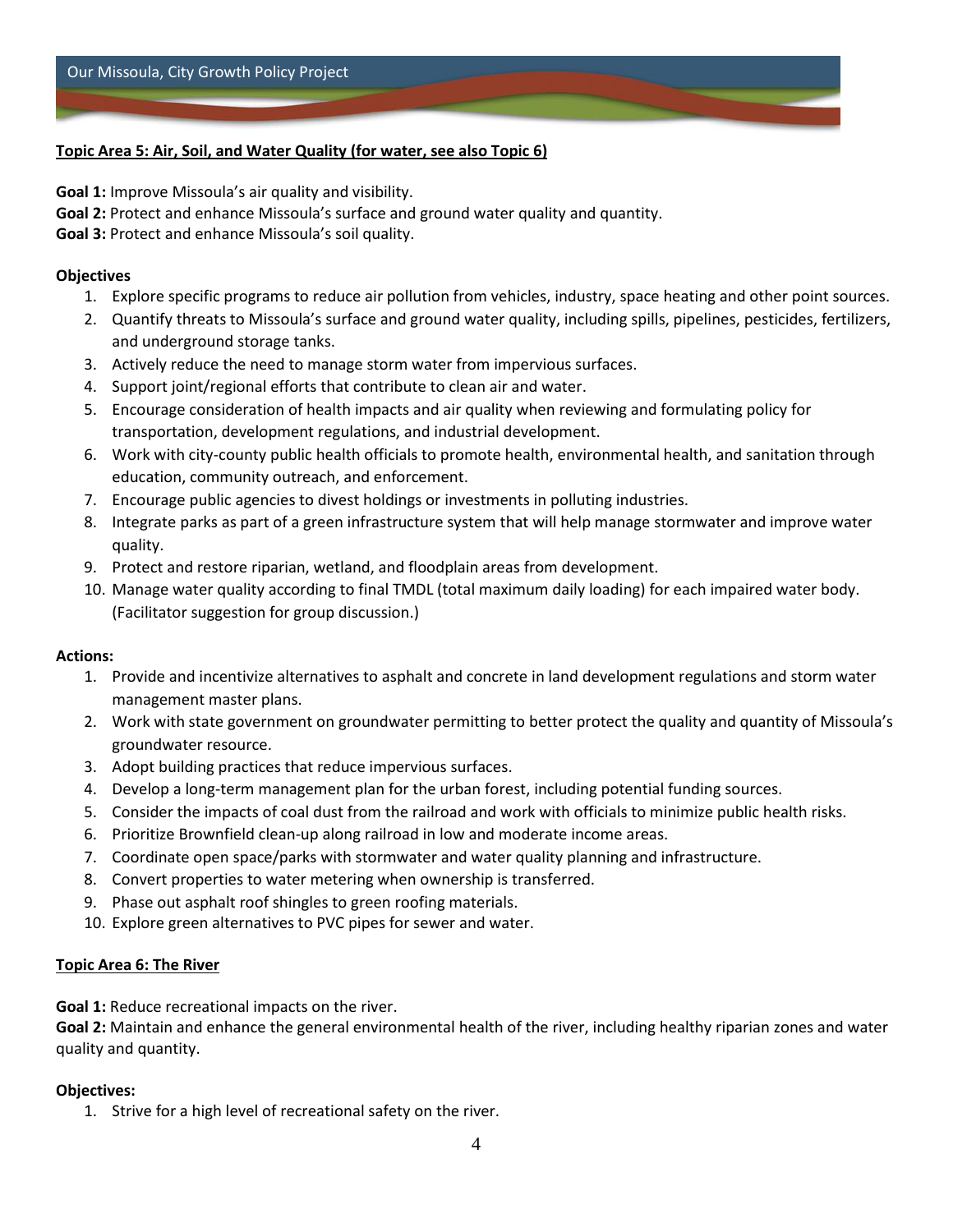- 2. Prevent toxins such as pesticides, fertilizers, and material from railroad spills, pipelines, and underground storage tanks from entering the river system.
- 3. Preserve and restore wildlife habitat along the river while allowing appropriate public access.
- 4. Develop a river corridor plan to address and balance development, recreation, environmental considerations, and community aesthetics.

## **Actions:**

- 1. Establish development standards in the river corridor that support clean water and wildlife habitat.
- 2. Acquire, restore, and protect river and stream corridors and floodplains as open space whenever possible, including corridors outside of the urban service area.
- 3. Develop a river corridor plan that addresses land use, transportation, open space, river access, water quality, views and vistas, and wildlife habitat.
- 4. Create a riparian protection zone that includes setbacks and encourage the restoration of native riparian vegetation.
- 5. Create a public education and outreach campaign on the impacts of pesticides, fertilizers, and other nutrients and toxins on water quality.
- 6. Enhance community understanding of how wetlands and floodplains naturally store water, lessen flooding, filter pollutants, and protect wildlife habitat.
- 7. Identify infrastructure that is vulnerable to flooding and could negatively impact water quality, and work collaboratively to mitigate threats.
- 8. Support delineation and protection of floodplains and wetlands to reduce peak flood flows, decrease risks to life and property, and encourage groundwater infiltration that will help sustain late summer flows.
- 9. Set up or support a system of water trusts for conservation and water banks for users to voluntarily reallocate water where it's most needed and work with irrigation or other companies to effectively do this.
- 10. Work with agriculture community to develop and incentivize water and energy saving irrigation.

## **Topic Area 7: Natural Resources**

**Goal 1:** Protect and enhance critical wildlife habitat and travel/migration corridors.

**Goal 2:** Protect Missoula's trees and other vegetation in urban spaces.

**Goal 3:** Protect Missoula's view sheds and scenic vistas.

## **Objectives:**

- 1. Protect intact ecosystems from **the impacts of** urbanization and point and non-point pollution.
- 2. Quantify and address issues of invasive plant and animal species.

## **Actions:**

- 1. Explore coordinating agency status to better allow local input into natural resource management decisions.
- 2. Give preference to indigenous plant species in regulations, city projects, and design contracts.
- 3. Explore an urban deer policy.
- 4. Formulate and adopt an urban forestry plan.
- 5. Adopt FWP wildlife friendly fencing standards along with appropriate urban fencing specifications.
- 6. Formulate strategies to protect Missoula's view sheds.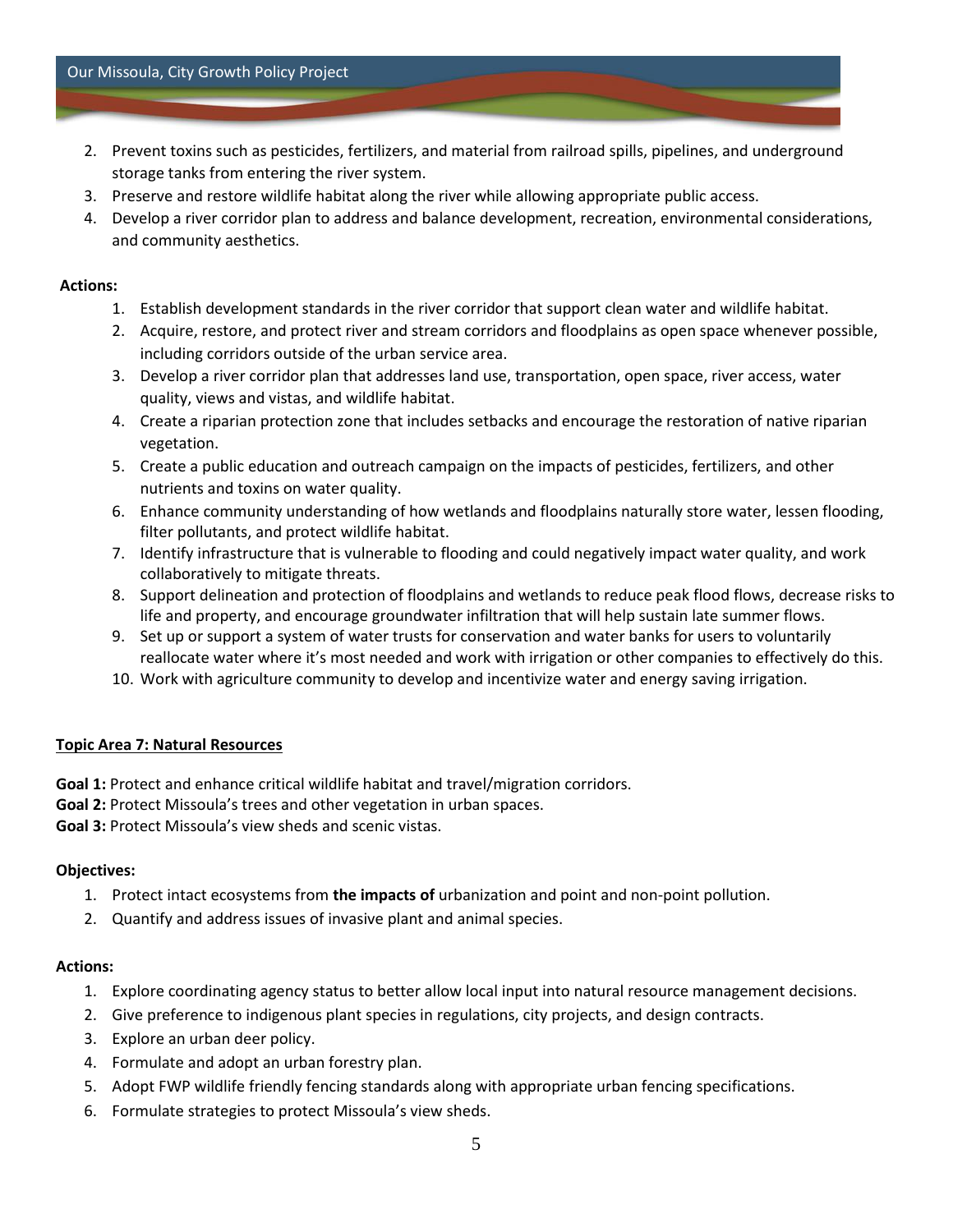- 7. Address the issue of feral cats in the community.
- 8. Create a master trails plan.
- 9. Adopt zoning regulations that regulate sand and gravel mining to protect natural resources and the health and safety of residents.

#### **Topic Area 8: Natural Areas/Outdoor Recreation**

**Goal 1:** Maintain natural areas for multiple user groups and wildlife habitat. **Goal 2:** Protect additional lands for Missoula open space, vistas, wildlife habitat, and recreational trails.

#### **Objectives:**

- 1. Improve infrastructure such as parking, toilets, information kiosks, and roads at access points to parks and open spaces.
- 2. Ensure that the bike/pedestrian trail system provides access to natural areas.
- 3. Ensure that bike/pedestrian trail system access is within five blocks of every residence in the city.
- 4. Invest in parks as a way to promote healthy lifestyles.
- 5. Promote areas for unstructured play that allow youth to connect with the environment.

## **Actions:**

- **1.** Create and educate about areas of unstructured play for children.
- **2.** Establish standards to minimize use of toxins in natural areas, parks and play areas.
- **3.** Update the open space plan and pursue a new bond.
- **4.** Develop an educational campaign to reduce recreational impacts on natural areas/open space.
- **5.** Use trails and greenway systems to promote connectivity between parks.
- **6.** Where appropriate allow for natural habitats to retain their ecological properties (snags, down woody debris, fallen leaves, etc.).

#### **Topic Area 9: Local Food**

The ability of Missoula residents and visitors to obtain a healthy and consistent supply of food is a vital, yet often overlooked, consideration in growth policies. While today's global food system provides important benefits, it is also vulnerable in the face of climate change, dependence on carbon-based fuels, and degradation of resources and rural livelihoods. As fewer and fewer agribusiness firms control most food that North Americans eat, Missoula is creating an alternative, regionally based system, that has energy, environmental, economic, and community benefits.

**Goal 1**: Further develop our sustainable, community-based food system to improve long-term food security and enhance the regional economy.

**Goal 2**: Minimize the adverse impacts that the food delivery system has on the local environment and community. **Goal 3**: Ensure all residents have access to nutritious and affordable food.\*

#### **Objectives**:

1. Educate the Missoula community on the importance and advantages of locally produced food.